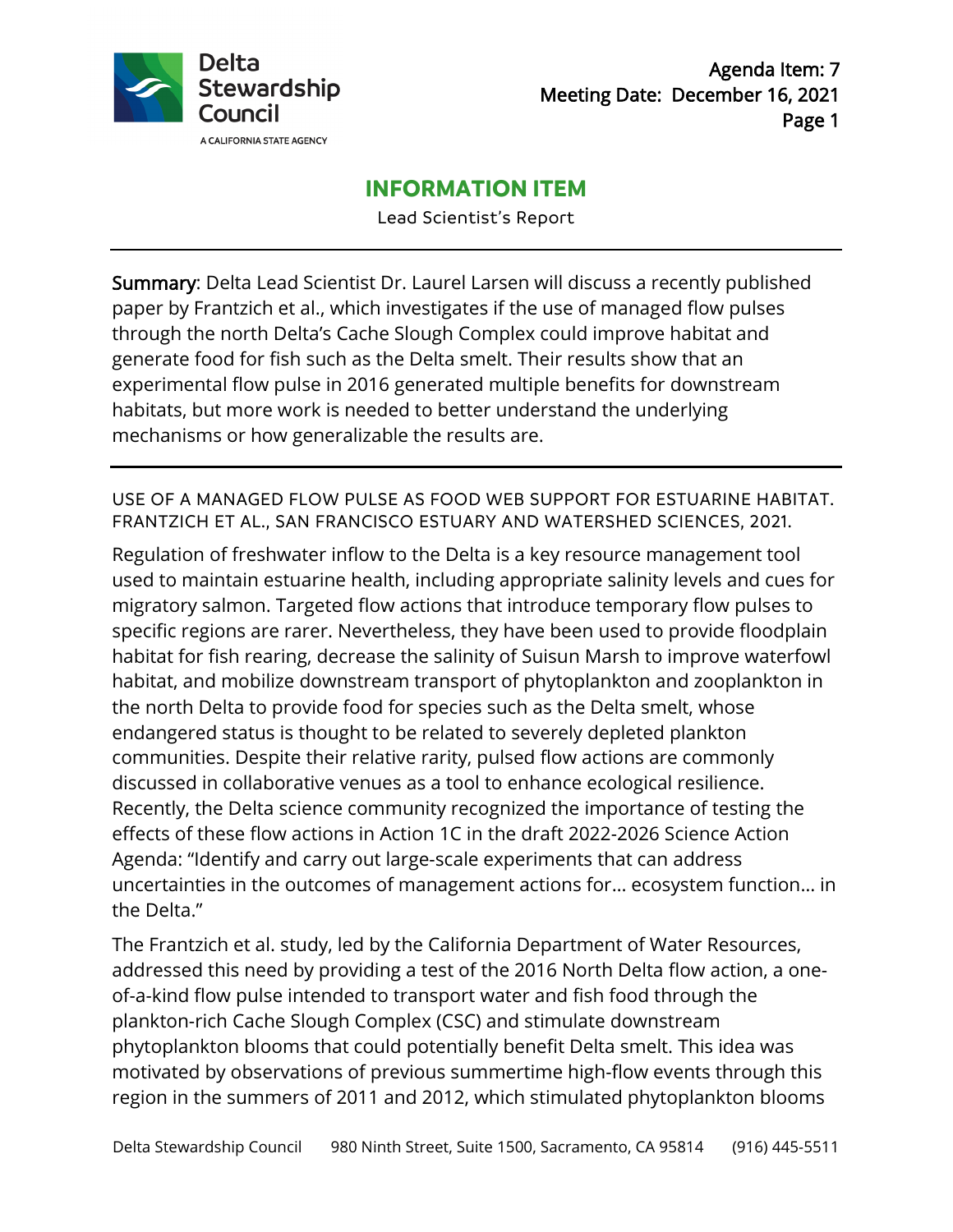downstream. (In contrast, in other, drier summers, flow patterns are typically reversed, and the high productivity of the region remains disconnected from the lower estuary.) The summer 2016 flow action, which used agricultural and flood protection infrastructure and required modification of reservoir operations upstream, was only possible through extensive coordination and cooperation of federal and state agencies, farmers, and landowners.

To analyze the impacts of the two-week flow pulse, the team collected water samples from five north-to-south stations before, during, and after the flow pulse to examine changes in plankton, chlorophyll, and certain water quality parameters like nutrients. Additionally, because they were unable to directly measure hydrologic changes, they used hydrologic models to compare the distribution of flow during the flow action versus historical and non-flow-pulse conditions.

Their study found that before the pulse, flow in the lower Yolo Bypass region followed the typical, reversed, early-summer pattern. However, after the flow pulse was introduced in July, the flow direction switched, so that water moved from the Yolo Bypass into the estuary, as intended. In addition to resulting changes in water quality parameters, the researchers also observed an increase in plankton densities and production downstream from the CSC and Yolo Bypass, as was hypothesized. However, the generalizability of this outcome was unclear. Namely, a Delta-wide phytoplankton bloom of a species that can persist in Delta sediments had occurred prior to the 2016 flow pulse. The researchers couldn't determine whether a similar flow pulse-induced bloom would have occurred downstream of the CSC if this "seed" material had not been present.

These results demonstrate the potential for managed flow pulses in targeted areas to effectively augment the food supply for fish such as the Delta Smelt, suggesting that they may constitute part of an effective strategy for bolstering the resilience of managed fish populations during dry summers. However, they also highlight the need for additional experimentation, to evaluate impacts in years with different pre-existing conditions and to establish direct impacts on fish populations.

### DELTA SCIENCE PROGRAM ACTIVITIES

### Delta Lead Scientist "Ask-Me-Anything" (AMA) Series

After a hiatus for the Thanksgiving holiday, the Delta Lead Scientist Ask-Me-Anything series will resume on December 20, from 12-12:30. The topic of the upcoming session, which the Science Program's Rachael Klopfenstein will co-host, will be the 2022-2026 update to the Science Action Agenda. To join the live session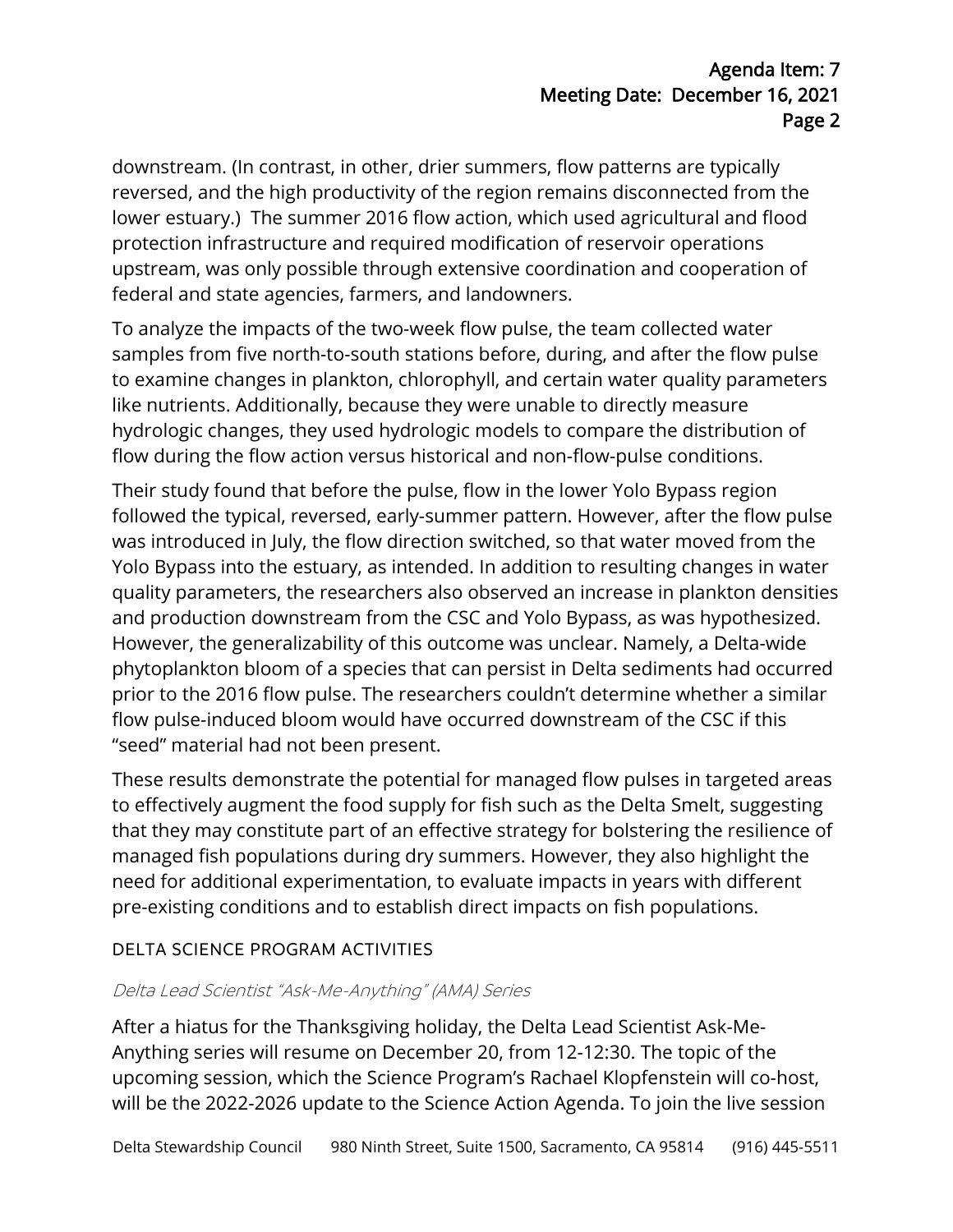and contribute to the discussion, visit the Council's Instagram page (@deltastewardshipcouncil) at the appropriate time.

## Draft 2022-2026 Science Action Agenda

The Delta Science Program released the draft 2022-2026 Science Action Agenda (SAA) via listserv for public review on November 18, 2021. The draft was collaboratively developed with members of the Delta science community and provides a framework to address persistent, emerging, and forthcoming scientific uncertainties. The Delta Science Program is seeking feedback on the draft SAA during the review period, which is open through January 21, 2022. Input from the review period will be considered when revising the final SAA, anticipated by Spring 2022.

## DSP & NCEAS 2021 Synthesis Working Group

Data analysis and synthesis are critical components of ecosystem-based management and informed decision-making, and facilitating scientific synthesis is a key role of the Delta Science Program. Accordingly, for three weeks this fall, the Delta Science Program, in partnership with the National Center for Ecological Analysis and Synthesis (NCEAS), provided high-quality training in synthetic data science and statistical techniques and an opportunity for collaboration between federal and state agencies and academic scientists to tackle a major uncertainty underlying the management of Delta ecosystems: What are the primary drivers of the estuarine food supply? NCEAS's mission emphasizes open science principles and techniques and promotes transparency and data sharing through reproducible data, software, and workflows.

Working group participants convened in September, October, and November for three weeks of training and synthesis facilitated by experts from NCEAS. The working group consists of 18 participants from nine agencies and universities. Its goal is to leverage the fall 2021 training and the collaborative setting to perform rigorous statistical analysis of drivers of the estuarine food supply. Outputs from the effort are anticipated to be released in mid-to-late 2022 and will include multiple publications, R functions, and a database. These products are expected to inform decision-making for restoration, protection of endangered species, and management of flow actions. The focus on food webs serves broad interagency goals, such as ecosystem function, resilience, and sustainability.

For more information: [https://deltacouncil.ca.gov/delta-science-program/science](https://deltacouncil.ca.gov/delta-science-program/science-synthesis-working-group)[synthesis-working-group](https://deltacouncil.ca.gov/delta-science-program/science-synthesis-working-group)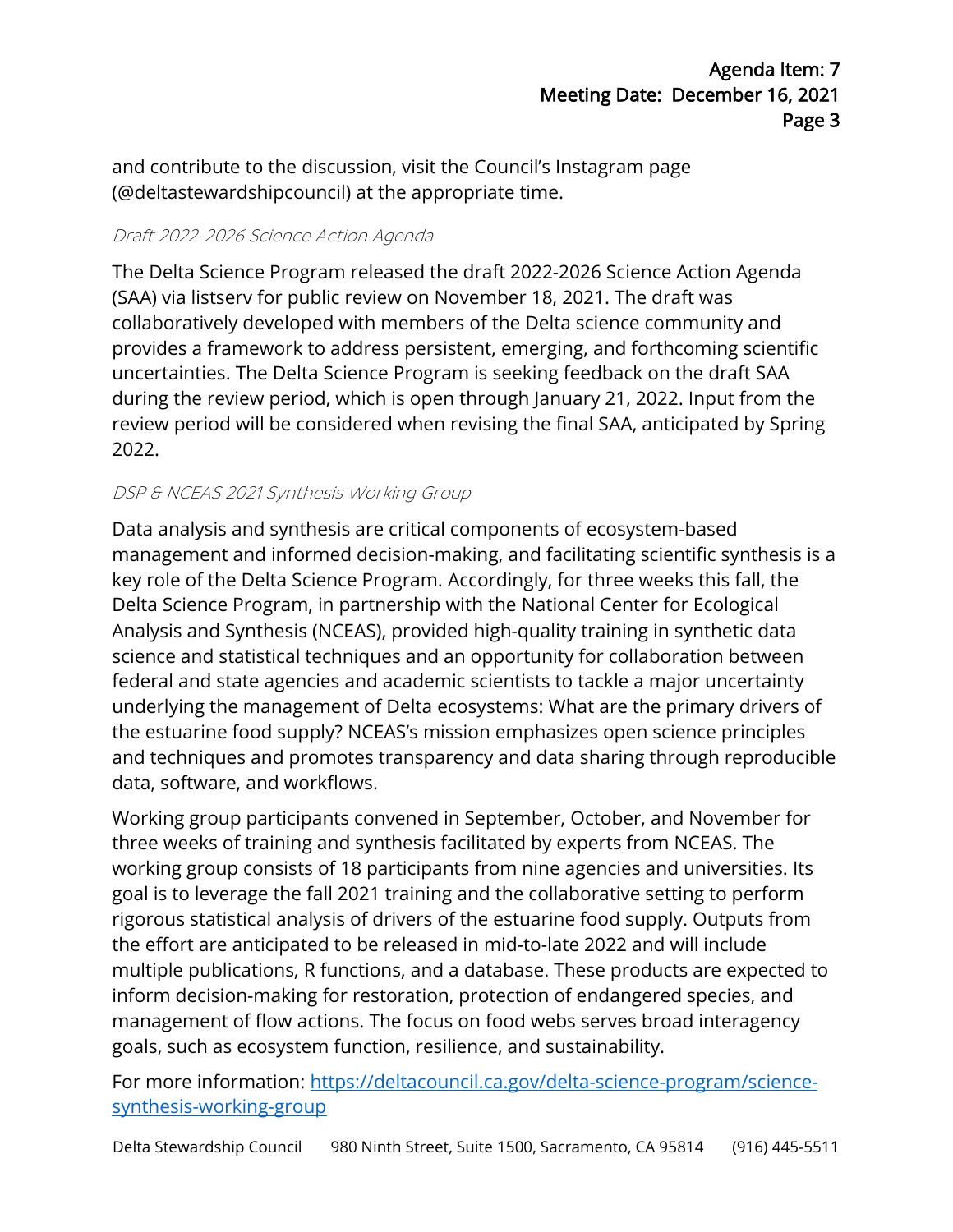#### Environmental Justice Initiative Interviews

The Council's 2019 Five-Year Review Report identified environmental justice (EJ) as a priority issue and recommended preparation of an issue paper to investigate the need for additional strategies or responses to address EJ within the Delta Plan, summarize the best available science, and identify future policy options for the Council to consider. The preparation of the issue paper was initiated in February 2021. The objectives for the EJ Issue paper are to (1) identify EJ issues within the Sacramento-San Joaquin Delta, the Delta Watershed, and areas that use Delta water; (2) identify options to address those issues that are within the Council's authority, and work to connect EJ groups with the appropriate governmental or non-governmental entities for issues outside the Council's authority; and (3) build a network of community leaders and EJ organizations with interest in the Delta to continue to work together on these issues.

To start working on this EJ initiative, the Council is integrating a social science research approach to collect interview data from EJ organizations and communitybased organizations (CBOs) working on EJ issues to provide their perspectives, knowledge, and ideas for how to improve these issues. The interviews will inform the EJ issue paper as well as contribute to the body of peer-reviewed literature on EJ in the Delta. Outreach to EJ organizations and CBOs who can likely provide valuable interview perspectives has recently been initiated. If you or someone you work with would be interested and willing to interview, or you have any feedback or questions on this approach, please contact environmentaljustice@deltacouncil.ca.gov. Council staff intend to conduct approximately 30 interviews from a broad set of groups working across many different EJ issues and in different regions of the Delta.

For more information on this project, see <https://deltacouncil.ca.gov/environmental-justice>

# ON YOUR RADAR

### Workshop on Salinity Management Actions

As a reminder, the Delta Science Program will be hosting a two-part workshop on Salinity Management Actions with the first part happening in early 2022. The workshop aims to reach a better understanding of the range of management solutions that can be used to address saltwater intrusion during extreme drought conditions, and their outcomes. Participants in this workshop will identify and explore some of the impacts and tradeoffs associated with different salinity management scenarios and landscape planning alternatives. They will also work to